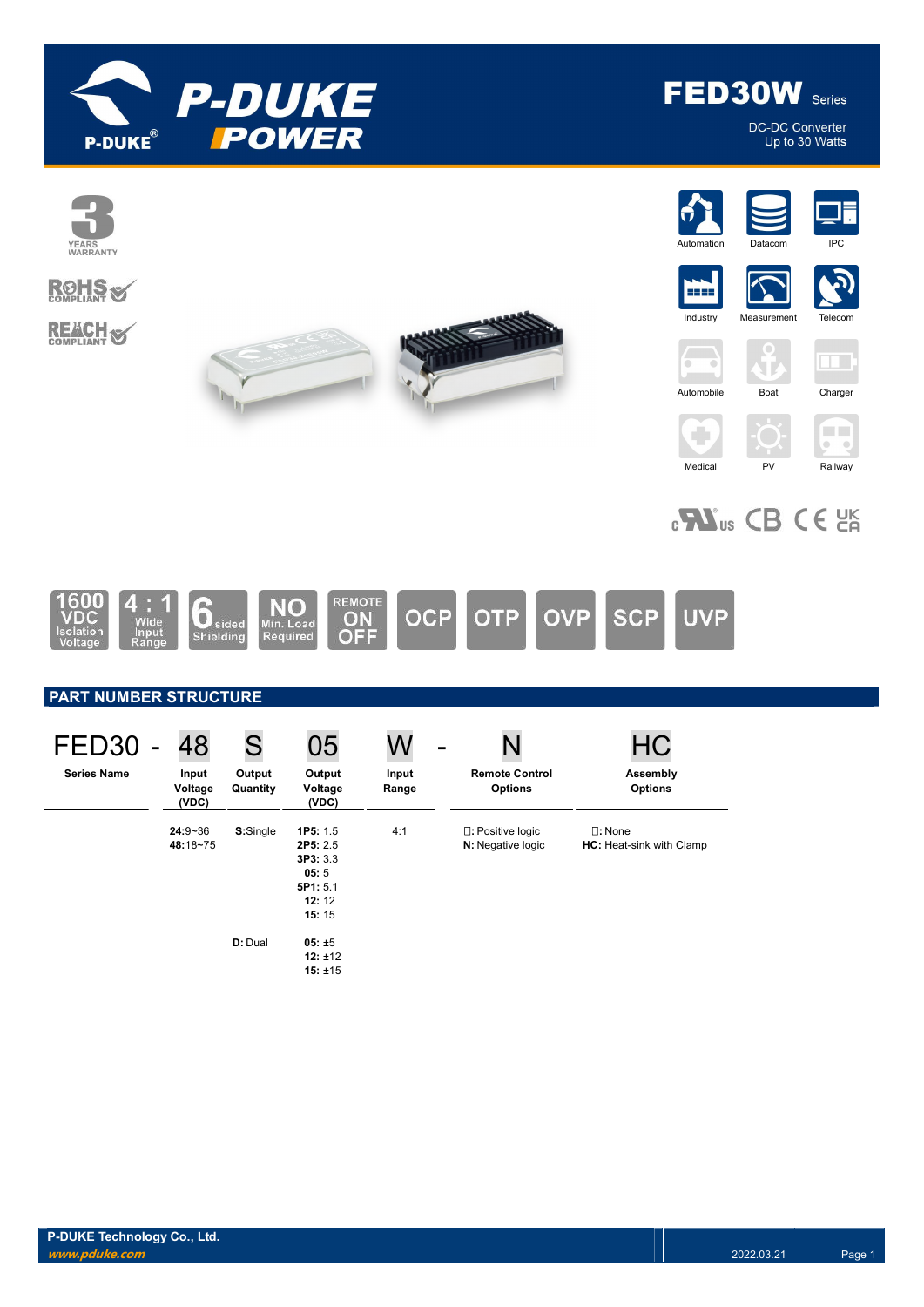



## TECHNICAL SPECIFICATION All specifications are typical at nominal input, full load and 25℃ unless otherwise noted

| <b>Model</b><br><b>Number</b> | Input Range  | <b>Output Voltage</b> | <b>Output Current</b><br>@Full Load | <b>Input Current</b><br>@ No Load | <b>Efficiency</b> | Maximum<br><b>Capacitor Load</b> |
|-------------------------------|--------------|-----------------------|-------------------------------------|-----------------------------------|-------------------|----------------------------------|
|                               | <b>VDC</b>   | <b>VDC</b>            | $\overline{A}$                      | mA                                | $\%$              | <b>uF</b>                        |
| FED30-24S1P5W                 | $9 - 36$     | 1.5                   | 8.5                                 | 70                                | 80                | 20000                            |
| FED30-24S2P5W                 | $9 - 36$     | 2.5                   | 8                                   | 70                                | 83                | 20000                            |
| FED30-24S3P3W                 | $9 - 36$     | 3.3                   | 7.5                                 | 85                                | 86                | 20000                            |
| FED30-24S05W                  | $9 - 36$     | 5                     | 6                                   | 115                               | 88                | 14400                            |
| FED30-24S5P1W                 | $9 - 36$     | 5.1                   | 6                                   | 115                               | 88                | 14400                            |
| FED30-24S12W                  | $9 - 36$     | 12                    | 2.5                                 | 20                                | 89                | 3000                             |
| FED30-24S15W                  | $9 - 36$     | 15                    | $\overline{2}$                      | 30                                | 89                | 2000                             |
| FED30-24D05W                  | $9 - 36$     | ±5                    | ±3                                  | 90                                | 88                | ±3000                            |
| FED30-24D12W                  | $9 - 36$     | ±12                   | ±1.25                               | 25                                | 87                | ±2000                            |
| FED30-24D15W                  | $9 - 36$     | ±15                   | ±1                                  | 25                                | 87                | ±1300                            |
| FED30-48S1P5W                 | $18 \sim 75$ | 1.5                   | 8.5                                 | 30                                | 80                | 20000                            |
| FED30-48S2P5W                 | $18 \sim 75$ | 2.5                   | 8                                   | 45                                | 84                | 20000                            |
| FED30-48S3P3W                 | $18 - 75$    | 3.3                   | 7.5                                 | 45                                | 86                | 20000                            |
| FED30-48S05W                  | $18 \sim 75$ | 5                     | 6                                   | 65                                | 88                | 14400                            |
| FED30-48S5P1W                 | $18 - 75$    | 5.1                   | 6                                   | 65                                | 88                | 14400                            |
| FED30-48S12W                  | $18 \sim 75$ | 12                    | 2.5                                 | 65                                | 90                | 3000                             |
| FED30-48S15W                  | $18 - 75$    | 15                    | $\overline{2}$                      | 50                                | 91                | 2000                             |
| FED30-48D05W                  | $18 \sim 75$ | ±5                    | ±3                                  | 50                                | 88                | ±3000                            |
| FED30-48D12W                  | $18 - 75$    | ±12                   | ±1.25                               | 15                                | 88                | ±2000                            |
| FED30-48D15W                  | $18 - 75$    | ±15                   | ±1                                  | 15                                | 88                | ±1300                            |

| <b>INPUT SPECIFICATIONS</b>   |                          |                           |           |                           |                         |                           |             |  |
|-------------------------------|--------------------------|---------------------------|-----------|---------------------------|-------------------------|---------------------------|-------------|--|
| <b>Parameter</b>              |                          | <b>Conditions</b>         |           | Min.                      | Typ.                    | Max.                      | <b>Unit</b> |  |
| Operating input voltage range |                          | 24Vin(nom)                |           |                           |                         |                           | <b>VDC</b>  |  |
|                               |                          | 48Vin(nom)                |           | 18                        | 48                      | 75                        |             |  |
| Start up voltage              |                          | 24Vin(nom)                |           |                           |                         | 9                         | <b>VDC</b>  |  |
|                               |                          |                           |           | 18                        |                         |                           |             |  |
| Shutdown voltage              |                          | 24Vin(nom)                |           | 7                         | 8                       | 8.8                       | <b>VDC</b>  |  |
|                               |                          | 15                        | 16        | 17.5                      |                         |                           |             |  |
| Start up time                 | Constant resistive load  | Power up                  |           |                           |                         | 30                        |             |  |
|                               | Remote ON/OFF            |                           |           |                           | 30                      |                           | ms          |  |
| Input surge voltage           | 100 ms, max.             | 24Vin(nom)                |           |                           |                         | 50                        | <b>VDC</b>  |  |
|                               |                          | 48Vin(nom)                |           |                           |                         | 100                       |             |  |
| Input filter                  |                          |                           |           |                           |                         | Pi type                   |             |  |
| Remote ON/OFF                 | Referred to -Vin pin     | Positive logic            | DC-DC ON  |                           |                         | Open or $3 \sim 12$ VDC   |             |  |
|                               |                          | (Standard)                | DC-DC OFF |                           |                         | Short or $0 \sim 1.2$ VDC |             |  |
|                               |                          | Negative logic            | DC-DC ON  | Short or $0 \sim 1.2$ VDC |                         |                           |             |  |
|                               |                          | (Option)                  | DC-DC OFF |                           | Open or $3 \sim 12$ VDC |                           |             |  |
|                               |                          | Input current of Ctrl pin |           | $-0.5$<br>$+0.5$          |                         |                           | mA          |  |
|                               | Remote off input current |                           |           | 3.0                       |                         |                           | mA          |  |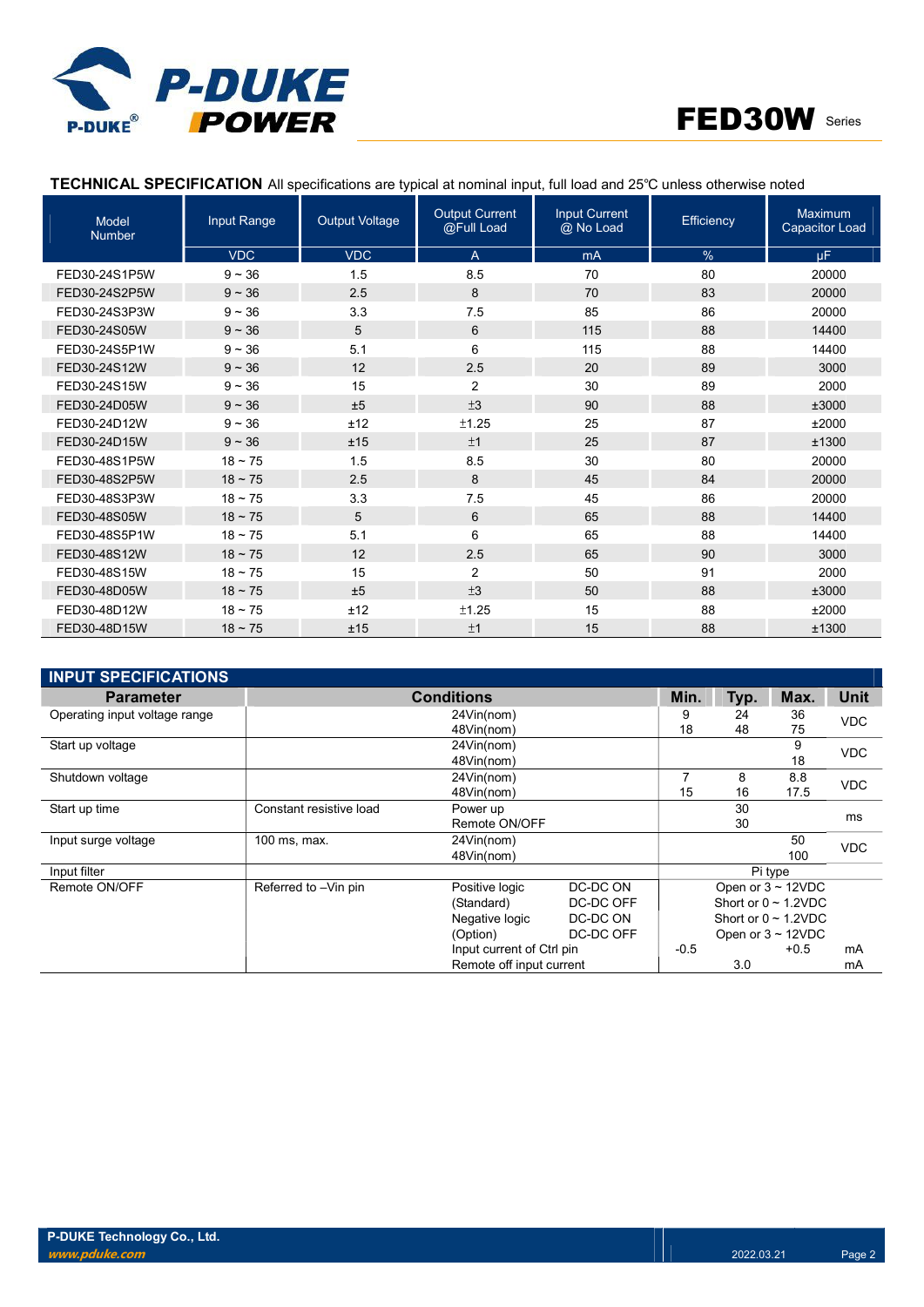

| <b>OUTPUT SPECIFICATIONS</b>     |                                    |                   |         |      |                                 |               |  |
|----------------------------------|------------------------------------|-------------------|---------|------|---------------------------------|---------------|--|
| <b>Parameter</b>                 |                                    | <b>Conditions</b> | Min.    | Typ. | Max.                            | <b>Unit</b>   |  |
| Voltage accuracy                 |                                    |                   | $-1.0$  |      | $+1.0$                          | $\%$          |  |
| Line regulation                  | Low Line to High Line at Full Load | <b>Others</b>     | $-0.2$  |      | $+0.2$                          | %             |  |
|                                  |                                    | Dual 5Vout        | $-0.25$ |      | $+0.25$                         |               |  |
| Load regulation                  | No Load to Full Load               | Single            | $-0.5$  |      | $+0.5$                          | $\frac{0}{0}$ |  |
|                                  |                                    | Dual              | $-1.0$  |      | $+1.0$                          |               |  |
| Cross regulation                 | Asymmetrical load 25%/100% FL      | Dual              | $-5.0$  |      | $+5.0$                          | %             |  |
| Voltage adjustability            | Single output                      |                   | $-10$   |      | $+10$                           | $\frac{0}{0}$ |  |
| Ripple and noise                 | 20MHz bandwidth                    | <b>Others</b>     |         | 100  |                                 |               |  |
|                                  | With a 1µF/50V MLCC                | 12Vout, 15Vout    |         |      | mVp-p                           |               |  |
| Temperature coefficient          |                                    |                   | $-0.02$ |      | $+0.02$                         | $%^{\circ}C$  |  |
| Transient response recovery time | 25% load step change               |                   |         | 250  |                                 | μs            |  |
| Over voltage protection          | Zener diode clamp                  | 1.5Vout           |         | 2.0  |                                 |               |  |
|                                  |                                    | 2.5Vout           |         | 3.3  |                                 |               |  |
|                                  |                                    | 3.3Vout           |         | 3.9  |                                 | <b>VDC</b>    |  |
|                                  |                                    | 5Vout, 5.1Vout    |         | 6.2  |                                 |               |  |
|                                  |                                    | 12Vout            |         | 15   |                                 |               |  |
|                                  |                                    | 15Vout            |         | 18   |                                 |               |  |
| Over load protection             | % of lout rated                    |                   |         | 150  |                                 | $\%$          |  |
| Short circuit protection         |                                    |                   |         |      | Continuous, automatics recovery |               |  |

| <b>GENERAL SPECIFICATIONS</b> |                          |                        |      |      |                       |                    |
|-------------------------------|--------------------------|------------------------|------|------|-----------------------|--------------------|
| <b>Parameter</b>              |                          | <b>Conditions</b>      | Min. | Typ. | Max.                  | Unit               |
| Isolation voltage             | 1 minute                 | Input to Output        | 1600 |      |                       | <b>VDC</b>         |
|                               |                          | Input (Output) to Case | 1600 |      |                       |                    |
| Case grounding                |                          |                        |      |      | Connect case to -Vin  |                    |
|                               |                          |                        |      |      | with decoupling Y Cap |                    |
| Isolation resistance          | 500VDC                   |                        |      |      |                       | $G\Omega$          |
| Isolation capacitance         |                          |                        |      |      | 1500                  | pF                 |
| Switching frequency           |                          |                        | 387  | 430  | 473                   | kHz                |
| Safety approvals              | IEC/ EN/ UL62368-1       |                        |      |      | UL:E193009            |                    |
|                               |                          |                        |      |      | CB:UL(Demko)          |                    |
| Case material                 |                          |                        |      |      | Nickel-coated copper  |                    |
| Base material                 |                          |                        |      |      |                       | FR4 PCB            |
| Potting material              |                          |                        |      |      | Epoxy (UL94 V-0)      |                    |
| Weight                        |                          |                        |      |      |                       | 30.5g (1.07oz)     |
| <b>MTBF</b>                   | MIL-HDBK-217F, Full load |                        |      |      |                       | 1.288 x $10^6$ hrs |

| <b>ENVIRONMENTAL SPECIFICATIONS</b> |                   |       |      |        |              |
|-------------------------------------|-------------------|-------|------|--------|--------------|
| <b>Parameter</b>                    | <b>Conditions</b> | Min.  | Typ. | Max.   | <b>Unit</b>  |
| Operating ambient temperature       | Without derating  | -40   |      | +50    | °C           |
|                                     | With derating     | $+50$ |      | $+85$  |              |
| Maximum case temperature            |                   |       |      | 105    | °C           |
| Over temperature protection         |                   |       | 115  |        | °C           |
| Storage temperature range           |                   | $-55$ |      | $+125$ | °C           |
| Thermal impedance                   | Without heat-sink |       | 12   |        | °C/W         |
|                                     | With heat-sink    |       | 10   |        |              |
| Thermal shock                       |                   |       |      |        | MIL-STD-810F |
| Vibration                           |                   |       |      |        | MIL-STD-810F |
| Relative humidity                   |                   |       |      |        | 5% to 95% RH |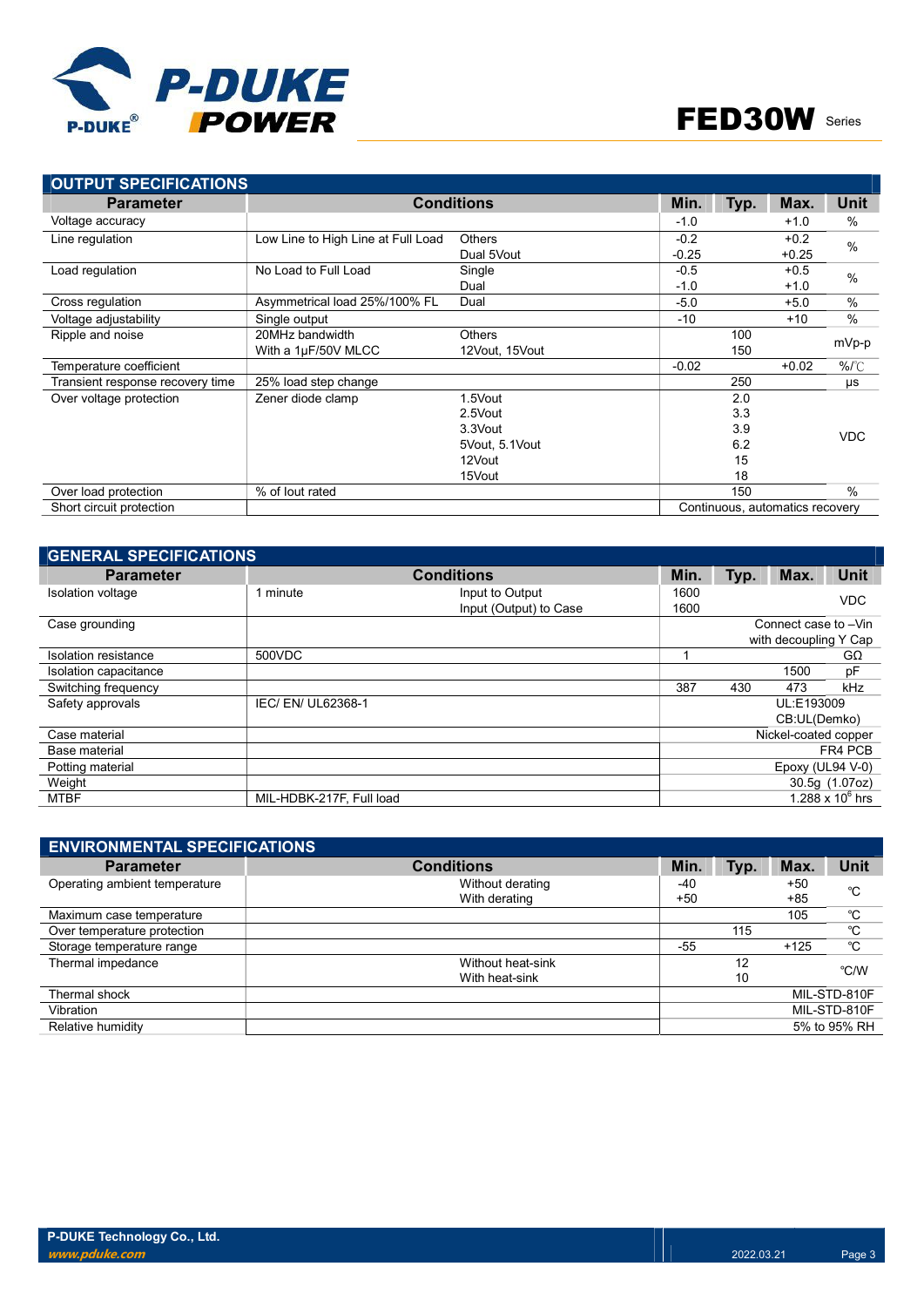

| <b>EMC SPECIFICATIONS</b>      |             |                                          |                  |
|--------------------------------|-------------|------------------------------------------|------------------|
| <b>Parameter</b>               |             | <b>Conditions</b>                        | Level            |
| EMI                            | EN55032     | With external components                 | Class A          |
| <b>EMS</b>                     | EN55024     |                                          |                  |
| <b>ESD</b>                     | EN61000-4-2 | Air $\pm$ 8kV and Contact $\pm$ 6kV      | Perf. Criteria A |
| Radiated immunity              | EN61000-4-3 | 10 V/m                                   | Perf. Criteria A |
| <b>Fast transient</b>          | EN61000-4-4 | ±2kV                                     | Perf. Criteria A |
|                                | 24VDC input | With an external input filter capacitor  |                  |
|                                |             | (Nippon chemi-con KY series, 330µF/50V)  |                  |
|                                | 48VDC input | With an external input filter capacitor  |                  |
|                                |             | (Nippon chemi-con KY series, 220µF/100V) |                  |
| Surge                          | EN61000-4-5 | ±1kV                                     | Perf. Criteria A |
|                                | 24VDC input | With an external input filter capacitor  |                  |
|                                |             | (Nippon chemi-con KY series, 330µF/50V)  |                  |
|                                | 48VDC input | With an external input filter capacitor  |                  |
|                                |             | (Nippon chemi-con KY series, 220µF/100V) |                  |
| Conducted immunity             | EN61000-4-6 | $10 \,$ Vr.m.s                           | Perf. Criteria A |
| Power frequency magnetic field | EN61000-4-8 | 100A/m continuous; 1000A/m 1 second      | Perf. Criteria A |

CAUTION: This power module is not internally fused. An input line fuse must always be used.

## CHARACTERISTIC CURVE



FED30-48S05W Efficiency vs. Input Voltage FED30-48S05W Efficiency vs. Output Load



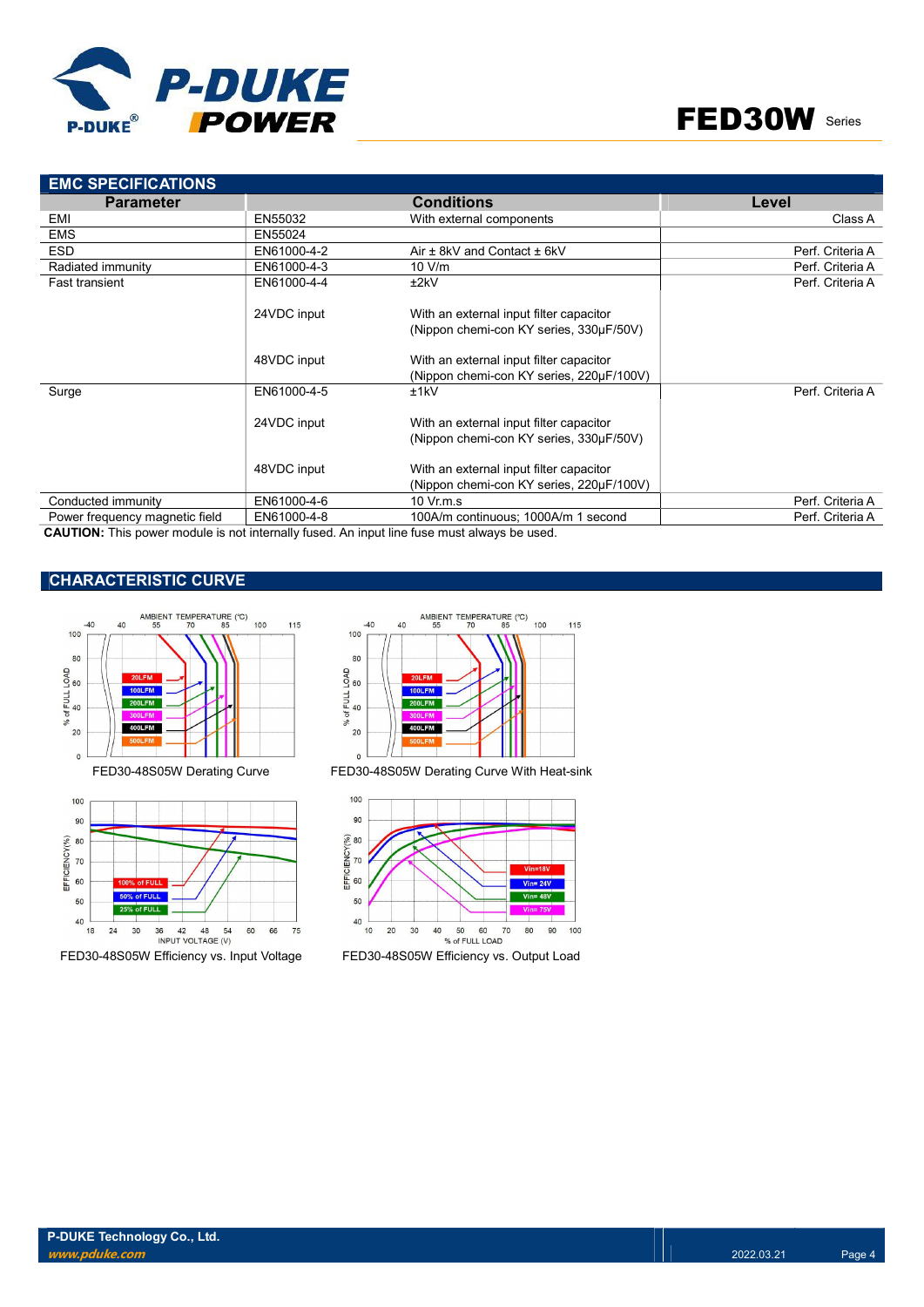

## FUSE CONSIDERATION

This power module is not internally fused. An input line fuse must always be used.

This encapsulated power module can be used in a wide variety of applications, ranging from simple stand-alone operation to an integrated part of sophisticated power architecture.

To maximum flexibility, internal fusing is not included; however, to achieve maximum safety and system protection, always use an input line fuse. The input line fuse suggest as below:

| Model                       | <b>Fuse Rating</b><br>(A) | <b>Fuse Type</b> |
|-----------------------------|---------------------------|------------------|
| FED30-24SOOW · FED30-24DOOW | 6.3                       | Slow-Blow        |
| FED30-48SOOW · FED30-48DOOW | 3.15                      | Slow-Blow        |

The table based on the information provided in this data sheet on inrush energy and maximum DC input current at low Vin.

#### MECHANICAL DRAWING



#### PIN CONNECTION

| <b>PIN</b> | <b>SINGLE</b> | <b>DUAL</b> |
|------------|---------------|-------------|
|            | $+V$ in       | $+V$ in     |
|            | -Vin          | -Vin        |
| 3          | Ctrl          | Ctrl        |
|            | +Vout         | +Vout       |
| 5          | -Vout         | Common      |
|            | Trim          | -Vout       |

1. All dimensions in inch [mm]

2. Tolerance :x.xx±0.02 [x.x±0.5]

x.xxx±0.01 [x.xx±0.25] 3. Pin dimension tolerance ±0.004[0.10]

### **HEAT-SINK OPTIONS**

#### -HC (Heat-sink with clamps)



\* All dimensions in inch [mm]

P-DUKE Technology Co., Ltd. www.pduke.com 2022.03.21 Page 5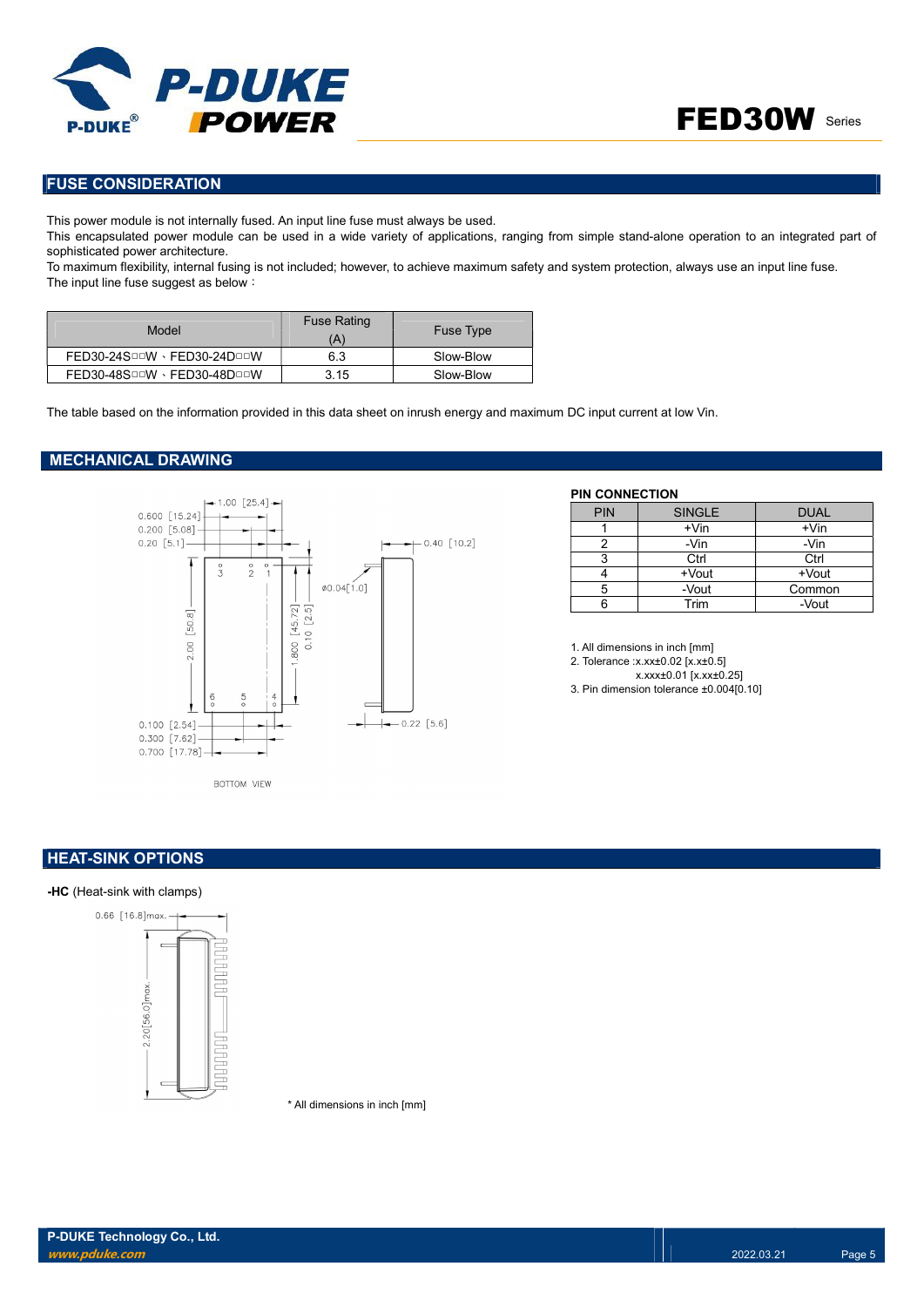

FED30W Series

## RECOMMENDED PAD LAYOUT



All dimensions in inch[mm] Pad size(lead free recommended) Through hole 1.2.3.4.5.6: Φ0.051[1.30] Top view pad 1.2.3.4.5.6: Φ0.064[1.63] Bottom view pad 1.2.3.4.5.6: Φ0.102[2.60]

## THERMAL CONSIDERATIONS

The power module operates in a variety of thermal environments.

However, sufficient cooling should be provided to help ensure reliable operation of the unit.

Heat is removed by conduction, convection, and radiation to the surrounding Environment.

Proper cooling can be verified by measuring the point as the figure below.

The temperature at this location should not exceed "Maximum case temperature".

When Operating, adequate cooling must be provided to maintain the test point temperature at or below "Maximum case temperature".

You can limit this Temperature to a lower value for extremely high reliability.

■ Thermal test condition with vertical direction by natural convection (20LFM).



TOP VIEW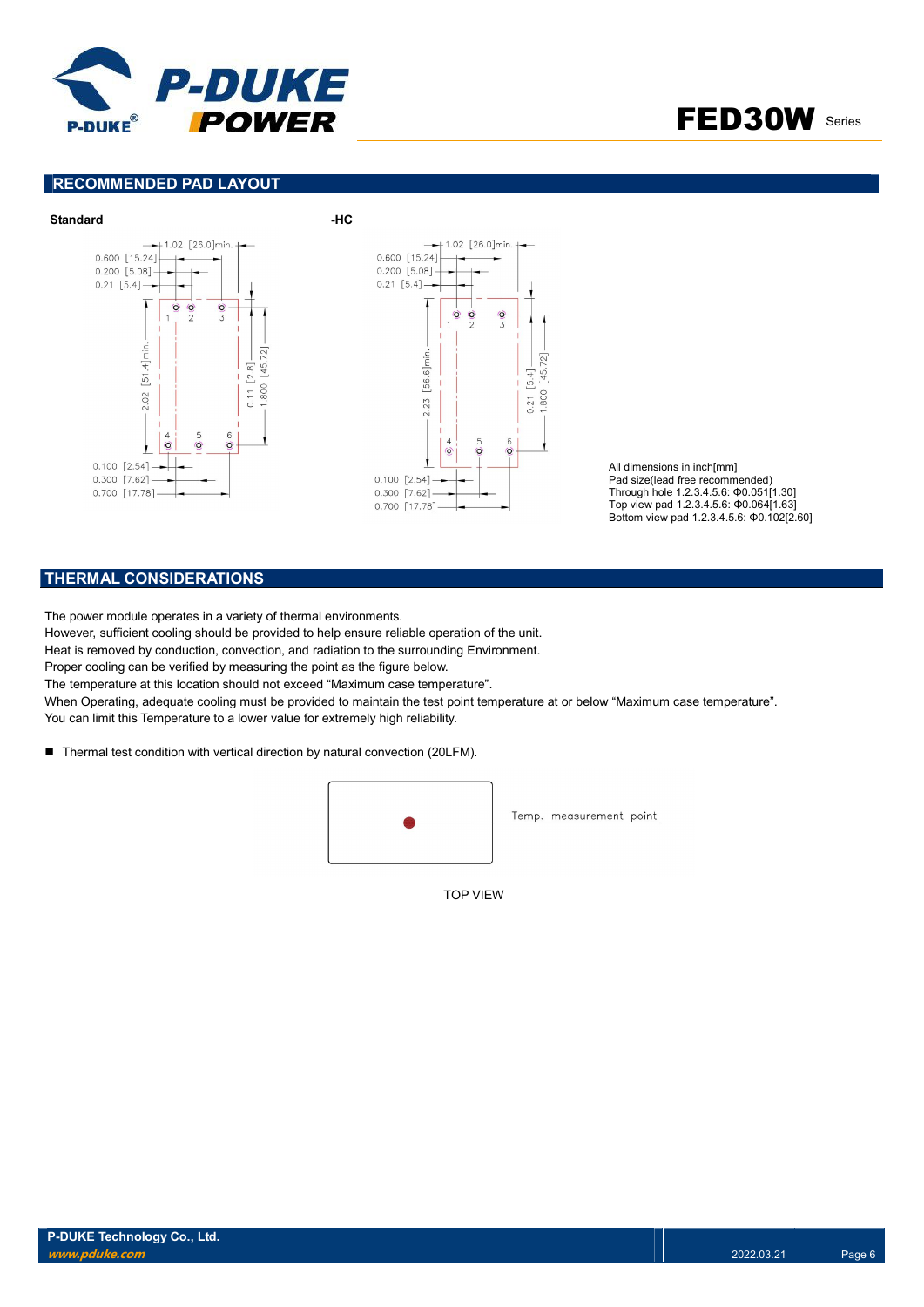



## OUTPUT VOLTAGE ADJUSTMENT

Output voltage set point adjustment allows the user to increase or decrease the output voltage set point of the module. This is accomplished by connecting an external resistor between the Trim pin and either the +Vout or -Vout pins. With an external resistor between the Trim and -Vout, the output voltage set point increases. With an external resistor between the Trim and +Vout, the output voltage set point decreases. The external Trim resistor needs to be at least 1/16W of rated power.

#### EXTERNAL OUTPUT TRIMMING

 $\frac{1}{\text{sec} \times \text{cot} \times \text{cot} \times \text{cot} \times \text{cot} \times \text{cot} \times \text{cot} \times \text{cot} \times \text{cot} \times \text{cot} \times \text{cot} \times \text{cot} \times \text{cot} \times \text{cot} \times \text{cot} \times \text{cot} \times \text{cot} \times \text{cot} \times \text{cot} \times \text{cot} \times \text{cot} \times \text{cot} \times \text{cot} \times \text{cot} \times \text{cot} \times \text{cot} \times \text{cot} \times \text{cot} \times \text{cot} \times \text{cot} \times \text{cot}$ 

Trim  $\stackrel{6}{\sim}$ 

Output can be externally trimmed by using the method shown below.

Trim-up

| <b>DDS1P5W</b> |             |              |                |         |                |        |        |                |        |        |        |
|----------------|-------------|--------------|----------------|---------|----------------|--------|--------|----------------|--------|--------|--------|
| $\triangle$ V  | (% )        | $\mathbf{1}$ | $\overline{2}$ | 3       | $\overline{4}$ | 5      | 6      | $\overline{7}$ | 8      | 9      | 10     |
| Vout           | (V)         | 1.515        | 1.530          | 1.545   | 1.560          | 1.575  | 1.590  | 1.605          | 1.620  | 1.635  | 1.650  |
| <b>RU</b>      | $(k\Omega)$ | 4.578        | 2.065          | 1.227   | 0.808          | 0.557  | 0.389  | 0.270          | 0.180  | 0.110  | 0.054  |
| □□S2P5W        |             |              |                |         |                |        |        |                |        |        |        |
| $\triangle$ V  | (% )        | $\mathbf{1}$ | $\overline{2}$ | 3       | 4              | 5      | 6      | $\overline{7}$ | 8      | 9      | 10     |
| Vout           | (V)         | 2.525        | 2.550          | 2.575   | 2.600          | 2.625  | 2.650  | 2.675          | 2.700  | 2.725  | 2.750  |
| <b>RU</b>      | $(k\Omega)$ | 37.076       | 16.675         | 9.874   | 6.474          | 4.434  | 3.074  | 2.102          | 1.374  | 0.807  | 0.354  |
| <b>DDS3P3W</b> |             |              |                |         |                |        |        |                |        |        |        |
| $\triangle$ V  | (% )        | $\mathbf{1}$ | $\overline{2}$ | 3       | 4              | 5      | 6      | $\overline{7}$ | 8      | 9      | 10     |
| Vout           | (V)         | 3.333        | 3.366          | 3.399   | 3.432          | 3.465  | 3.498  | 3.531          | 3.564  | 3.597  | 3.630  |
| <b>RU</b>      | $(k\Omega)$ | 57.930       | 26.165         | 15.577  | 10.283         | 7.106  | 4.988  | 3.476          | 2.341  | 1.459  | 0.753  |
| $\Box$ S05W    |             |              |                |         |                |        |        |                |        |        |        |
| $\triangle$ V  | (% )        | $\mathbf{1}$ | $\overline{2}$ | 3       | $\overline{4}$ | 5      | 6      | $\overline{7}$ | 8      | 9      | 10     |
| Vout           | (V)         | 5.050        | 5.100          | 5.150   | 5.200          | 5.250  | 5.300  | 5.350          | 5.400  | 5.450  | 5.500  |
| <b>RU</b>      | $(k\Omega)$ | 36.570       | 16.580         | 9.917   | 6.585          | 4.586  | 3.253  | 2.302          | 1.588  | 1.032  | 0.588  |
| □□S5P1W        |             |              |                |         |                |        |        |                |        |        |        |
| $\triangle$ V  | (% )        | $\mathbf{1}$ | 2              | 3       | 4              | 5      | 6      | $\overline{7}$ | 8      | 9      | 10     |
| Vout           | (V)         | 5.151        | 5.202          | 5.253   | 5.304          | 5.355  | 5.406  | 5.457          | 5.508  | 5.559  | 5.610  |
| <b>RU</b>      | $(k\Omega)$ | 38.135       | 17.368         | 10.446  | 6.985          | 4.908  | 3.524  | 2.535          | 1.793  | 1.217  | 0.755  |
| $\Box$ S12W    |             |              |                |         |                |        |        |                |        |        |        |
| $\triangle$ V  | (%)         | $\mathbf{1}$ | $\overline{2}$ | 3       | 4              | 5      | 6      | $\overline{7}$ | 8      | 9      | 10     |
| Vout           | (V)         | 12.120       | 12.240         | 12.360  | 12.480         | 12.600 | 12.720 | 12.840         | 12.960 | 13.080 | 13.200 |
| <b>RU</b>      | $(k\Omega)$ | 367.908      | 165.954        | 98.636  | 64.977         | 44.782 | 31.318 | 21.701         | 14.488 | 8.879  | 4.391  |
| $\Box$ S15W    |             |              |                |         |                |        |        |                |        |        |        |
| $\triangle$ V  | (% )        | $\mathbf{1}$ | $\overline{2}$ | 3       | $\overline{4}$ | 5      | 6      | $\overline{7}$ | 8      | 9      | 10     |
| Vout           | (V)         | 15.150       | 15.300         | 15.450  | 15.600         | 15.750 | 15.900 | 16.050         | 16.200 | 16.350 | 16.500 |
| <b>RU</b>      | $(k\Omega)$ | 404.184      | 180.592        | 106.061 | 68.796         | 46.437 | 31.531 | 20.883         | 12.898 | 6.687  | 1.718  |